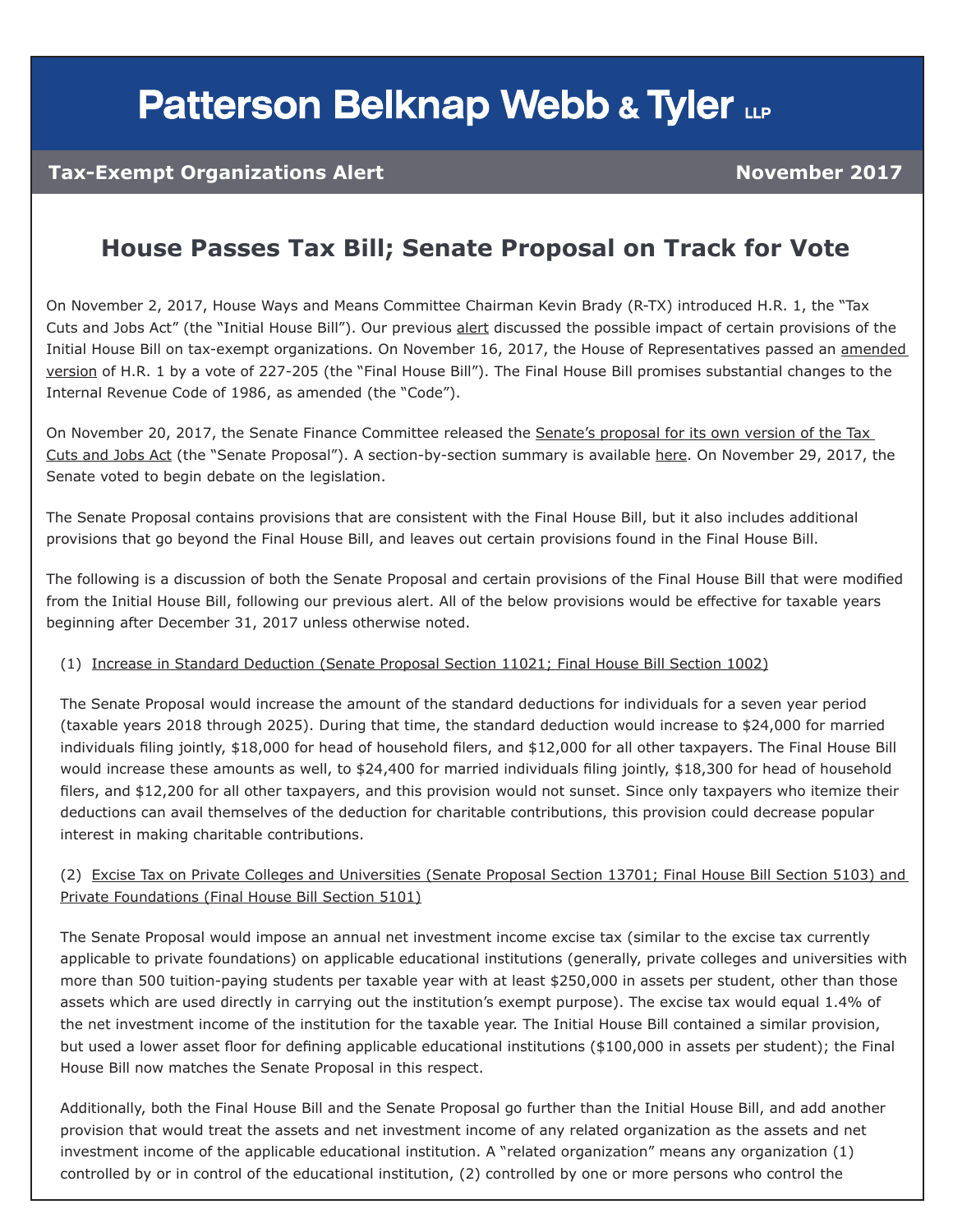educational institution, or (3) that is a supported or supporting organization with respect to the educational institution. However, the Senate Proposal notes that the assets and net investment income of a related organization will not be taken into account with respect to more than one educational institution, and unless the related organization is controlled by the educational institution or is a supporting organization with respect to such institution, assets and net investment income which are not intended or available for the use or benefit of the institution will not be taken into account.

The Final House Bill would also replace the current private foundation net investment income excise tax structure with a flat 1.4% excise tax on private foundations' annual net investment income (regardless of their charitable expenditures during the year), and the current rules providing for the reduction in the excise tax rate from 2% to 1% would be repealed. This provision is unchanged from the Initial House Bill. The Senate Proposal does not include a similar provision.

#### (3) Excise Tax on Excess Executive Compensation (Senate Proposal Section 13602; Final House Bill Section 3802)

The Final House Bill and the Senate Proposal both include a proposed excise tax on excess tax-exempt organization executive compensation. This proposal is unchanged from the Initial House Bill, as described in our [prior alert](https://www.pbwt.com/content/uploads/2017/11/EO-Alert_Proposed-Tax-Reform-Bill-Impacts-Philanthropy-and-Tax-Exempt-Organizations.pdf), and involves the imposition of a 20% tax on the excess compensation (and certain severance payments) paid to an applicable tax-exempt organization's five highest compensated employees whose compensation exceeds \$1,000,000 (or who receive an excess severance payment) in a given year, effectively penalizing the organization for making such payments. This provision would also apply to employees who met these thresholds in any taxable year beginning after December 31, 2016. An "applicable tax-exempt organization" would mean any organization exempt under Code Section 501(a) (e.g., 501(c) organizations such as private foundations, public charities, business leagues, social clubs, and social welfare organizations) and Code Section 115(1) (e.g., public universities), as well as exempt farmers' cooperatives and Code Section 527 political organizations. The tax would be payable by the tax-exempt organization and, if applicable, a related organization (on a proportional basis).

#### (4) Political Campaign Intervention by Section 501(c)(3) Organizations (Final House Bill Section 5201)

Effective for taxable years after December 31, 2018, the Final House Bill would broaden the applicability of the exception to the Johnson Amendment by permitting *all* Section 501(c)(3) organizations to participate or intervene in political campaigns in a limited manner through "statements" (we assume this term will be broadly construed) that are made in the ordinary course of an organization's regular and customary activities in carrying out its exempt purpose and that result in the organization incurring not more than *de minimis* incremental expenses. As proposed in the Initial House Bill, this exception applied only to churches. In addition, the Final House Bill includes a sunset condition not found in the Initial House Bill: Section 501(c)(3) organizations' ability to participate or intervene in political campaigns would not be permitted for taxable years beginning after December 31, 2023. The Senate Proposal does not include a similar provision.

#### (5) Name and Logo Royalties Treated as UBTI (Senate Proposal Section 13702)

The Senate Proposal would amend Code Sections 512 and 513 to subject royalty income derived from the licensing of any name or logo of an organization (including any trademark or copyright relating to such name or logo) to unrelated business income tax ("UBIT"). It would further repeal the exclusion of royalties or other income derived from any licensing of a name or logo of the organization from unrelated business taxable income ("UBTI"). Although the provision would not change the treatment of royalty income from licensing other types of intellectual property, the reach of the provision as drafted is not entirely clear. Neither the Initial House Bill nor the Final House Bill includes a similar provision.

### **Patterson Belknap Webb & Tyler LLP**

1133 Avenue of the Americas New York, NY 10036-6710 212.336.2000 <www.pbwt.com>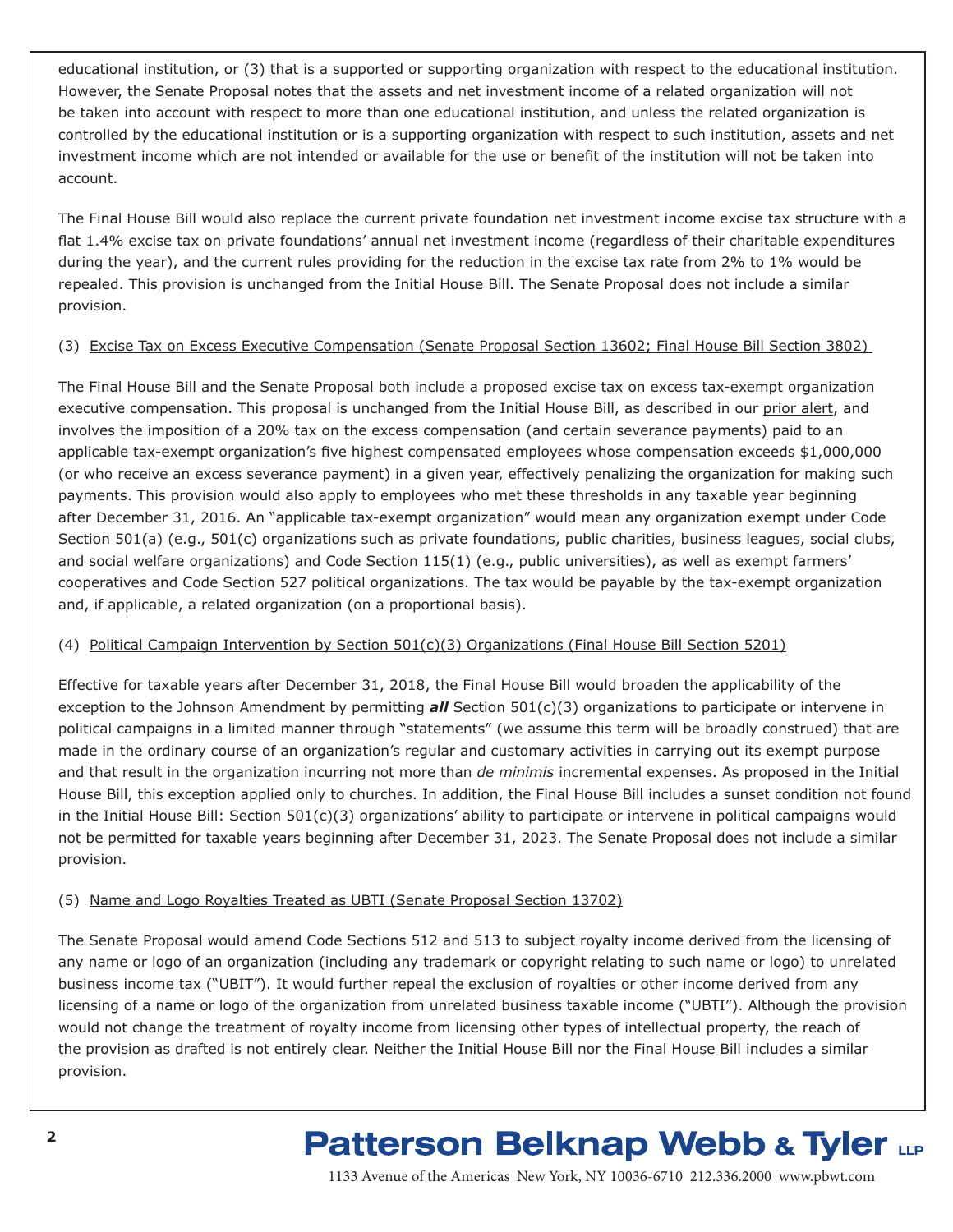#### (6) UBTI Separately Computed for Each Trade or Business (Senate Proposal Section 13703)

Per the Senate Proposal, an organization with more than one unrelated trade or business would have to compute UBTI separately with respect to each trade or business without regard to the specific deduction allowed under Code Section 512(b)(12), and the organization's UBTI for that taxable year would be the sum of the amounts computed separately, less any specific deduction allowed under Code Section 512(b)(12). A net operating loss deduction would be allowed only with respect to the trade or business from which the loss arose (though this restriction would not apply to net operating losses carried over from taxable years beginning before January 1, 2018). Accordingly, it would generally not be possible to use a deduction for one unrelated trade or business to offset income from another unrelated trade or business for the same taxable year. Neither the Initial House Bill nor the Final House Bill includes a similar provision.

#### (7) Modification of Taxes on Excess Benefit Transactions (Intermediate Sanctions) (Senate Proposal Section 13705)

The below provisions are found only in the Senate Proposal.

#### a. Entity-level Tax in the Event of an Excess Benefit Transaction

If an initial tax is imposed on a disqualified person of an applicable organization under the intermediate sanctions rules, the proposal would subject the organization to an excise tax of ten percent (10%) of the excess benefit, unless the organization's participation in the transaction was not willful and was due to reasonable cause. However, no tax would be imposed if certain due diligence standards are met, or if the organization establishes to the satisfaction of the Secretary of the Treasury that other reasonable procedures were used to ensure that no excess benefit was provided. The proposed due diligence standards are the same as the procedures currently used to establish the rebuttable presumption of reasonableness with respect to excess benefit transactions.

#### b. Elimination of Rebuttable Presumption

The Senate Proposal would eliminate the rebuttable presumption of reasonableness contained in the intermediate sanctions regulations under Code Section 4958. Organizations that follow the procedures that presently result in such presumption would instead simply establish that an organization has performed the minimum standards of due diligence with respect to an arrangement involving a disqualified person, as described above, but would not shift the burden of proof to the IRS to prove unreasonableness.

#### c. Elimination of Certain Special Rules for Knowing Behavior by Organization Managers

The Senate Proposal would eliminate two special rules with respect to organization managers' participation in excess benefit transactions. The first rule that would be eliminated provides that an organization manager's participation in a transaction ordinarily is not considered "knowing," even if the transaction subsequently is held to be an excess benefit transaction, if the manager relied on professional advice. (Such reliance may still be a relevant consideration in determining whether the manager participated knowingly in the transaction, but would not, by itself, preclude the manager from being treated as participating in the transaction knowingly.) The second rule that would be eliminated provides that an organization manager ordinarily does not act "knowingly" for purposes of the excess benefit transaction excise tax if the organization has met the requirements of the rebuttable presumption procedure.

#### d. Treatment of Investment Advisors as Disqualified Persons

Current law treats investment advisors to donor advised funds as disqualified persons. The proposal would expand this treatment to investment advisors for all organizations that are subject to the intermediate sanctions rules. It would also modify the definition of "investment advisor" to mean any person compensated by an organization who is primarily responsible for managing the investment of, or providing investment advice with respect to, assets of the organization

## **Patterson Belknap Webb & Tyler LLP**

1133 Avenue of the Americas New York, NY 10036-6710 212.336.2000 <www.pbwt.com>